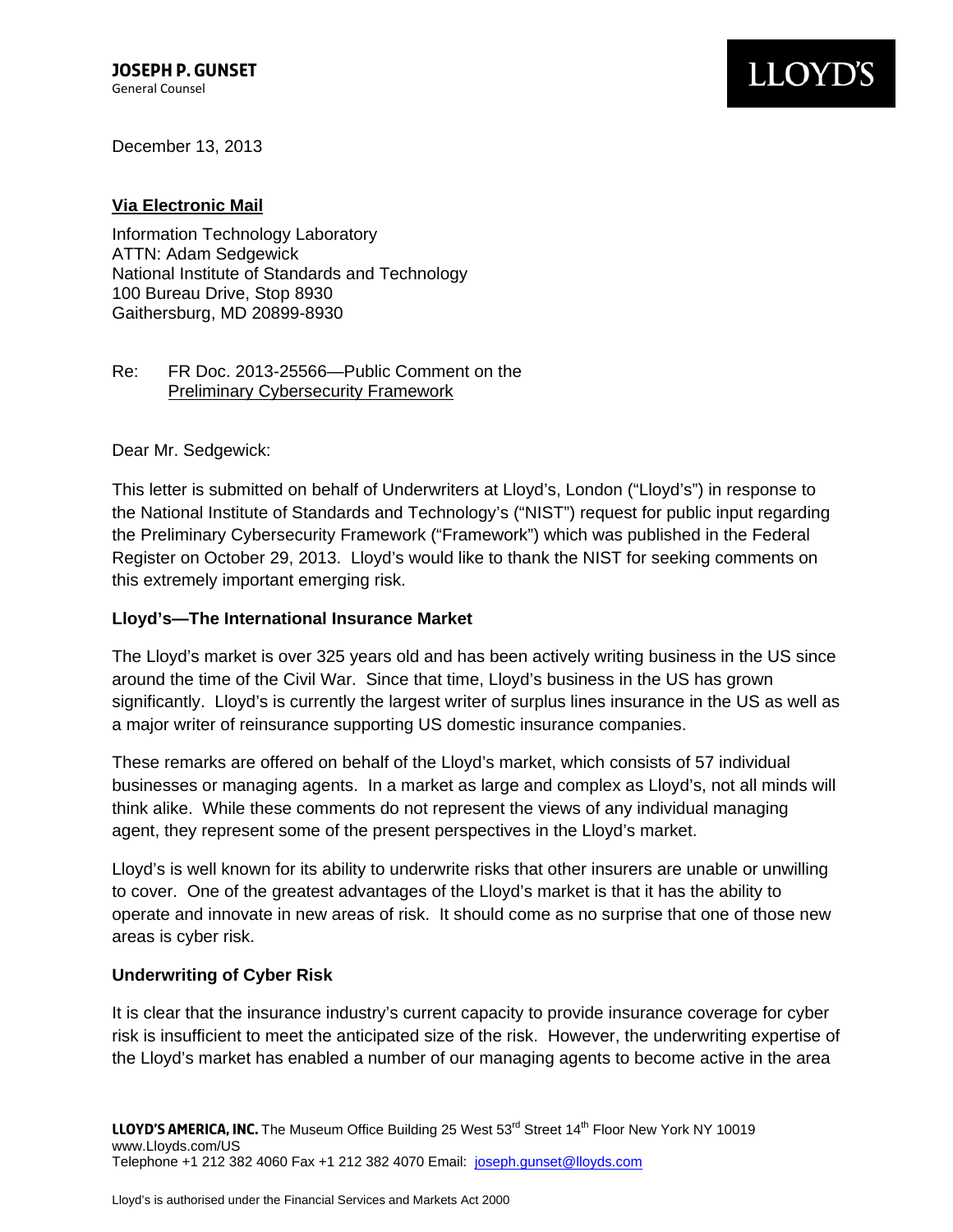of cyber risk. The Lloyd's market understands its limitations and the amount of risk it can responsibly cover due to the developing nature of this field and the difficulty in estimating the scope of potential losses. Lloyd's offers a variety of standalone cyber insurance products; however, these products are narrowly written and tailored to the individual risk. Concerns about aggregation of events and unknown vulnerabilities limit the scope of cyber risk coverage.

It is important to note that this is a risk which is difficult to measure. When writing cyber insurance coverage, underwriters are particularly aware of the fact that the cyber risk landscape is rapidly evolving. There remains much to be learned about how to effectively mitigate cyber risk and build a more resilient cybersecurity infrastructure.

# **Lloyd's Supports the Framework, but Notes its Limitations**

Lloyd's is supportive of the NIST's efforts to combat cyber risk via the Framework. In many ways, the emerging dialogue surrounding cyber risk helps to raise awareness and concern about what critical sectors of the US economy can do to protect themselves. Additionally, the dialogue has the potential to contribute to a better understanding of the risk posed by cyber threats and thereby to facilitate the development of more targeted and comprehensive insurance products.

 respond to the ever changing risk. Lloyd's continues to examine cyber risk and incorporate the In view of the unknown and changing nature of the threat posed, Lloyd's agrees with the NIST's reluctance to create rigid standards based on existing information about cyber risk. Proper management of cyber threats requires continuous and conscientious information-gathering to steadily growing array of information about cybersecurity into its underwriting practices.

The current scarcity of information about this new and developing risk means that it would be premature to set static practice standards. Such standards at this early stage could possibly create an artificially low baseline for how organizations should cope with cyber risk and may, over time, become inadequate to address emerging risks. Notwithstanding, the Framework is an important step towards addressing cyber risk. At the same time, given the pace of change, even entities that implement the Framework will need to remain vigilant to new threats. It is important that the Framework is presented in a manner that makes this message clear.

# **Conclusion**

The NIST's Framework serves as a good foundation upon which to build ever improving cybersecurity practices. While understanding of cyber risk is growing, it remains difficult to assess and the Lloyd's market therefore generally offers only very limited coverage. Lloyd's supports the continued development of more robust cybersecurity measures and is encouraged by the NIST's emphasis that the Framework is intended as an aid in implementing cybersecurity measures, rather than serving as a set of compulsory minimum standards. This is prudent given the quickly changing nature of technology and potentially novel cyber risks that may be faced in the future. The Framework is a positive first step towards a better cybersecurity infrastructure.